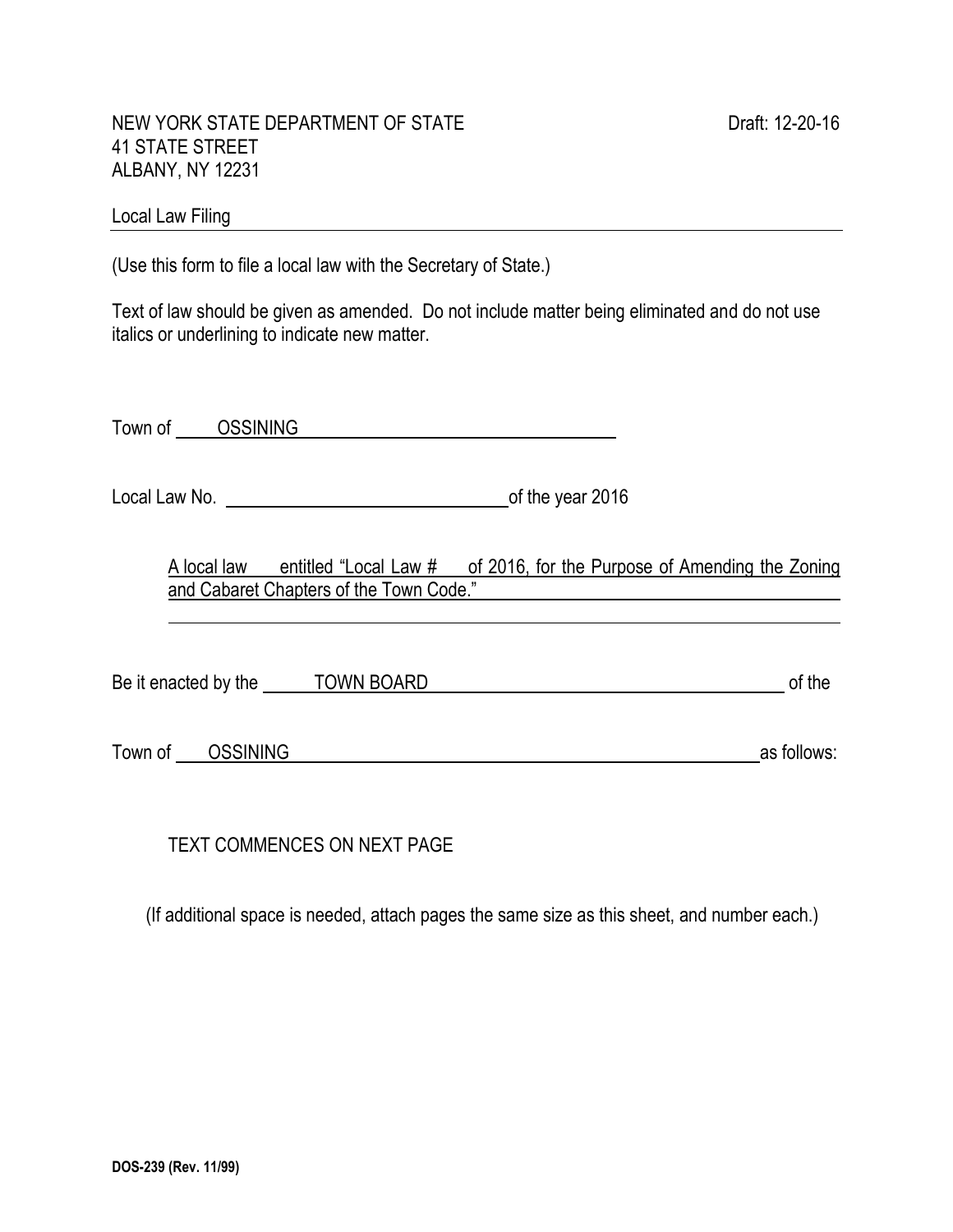## **LOCAL LAW # \_\_\_ OF THE YEAR 2016**

BE IT ENACTED by the Town Board of the Town of Ossining as follows:

## **SECTION 1: TITLE**

This Local Law shall be known and cited as "Local Law  $#$  of 2016, for the Purpose of Respectively Amending the Zoning and Cabaret Chapters of the Town Code."

# **SECTION 2: LEGISLATIVE INTENT**

The Ossining Town Board has a desire to respectively amend the Zoning and Cabaret chapters of the Town Code with respect to a variety of matters in order to update and improve these chapters. This local law is determined to be an exercise of the police powers of the Town to protect the public health, safety and welfare of its residents. This local law also serves to implement recommendations of the Town's Comprehensive Plan.

## **SECTION 3: CHAPTER 200, ZONING, AMENDMENTS**

#### **1. Section 200-18.A(18) shall be deleted as follows:**

- (18) Self-storage facilities and related business offices, subject to the following special requirements:
	- (a) No outdoor storage of any kind shall be permitted.
	- (b) No such use shall be permitted on a lot having less than 100,000 square feet.
	- (c) No building on a lot devoted to such use shall have a footprint more than 10,000 square feet.
	- (d) All buildings on a lot devoted to such use shall have the narrowest side of such buildings facing toward the principal public street on which the lot is located.
	- (e) Notwithstanding any provisions of this chapter to the contrary, the following shall apply:
		- [1] The minimum front yard setback for a detached, small security gatehouse and fencing shall be 50 feet.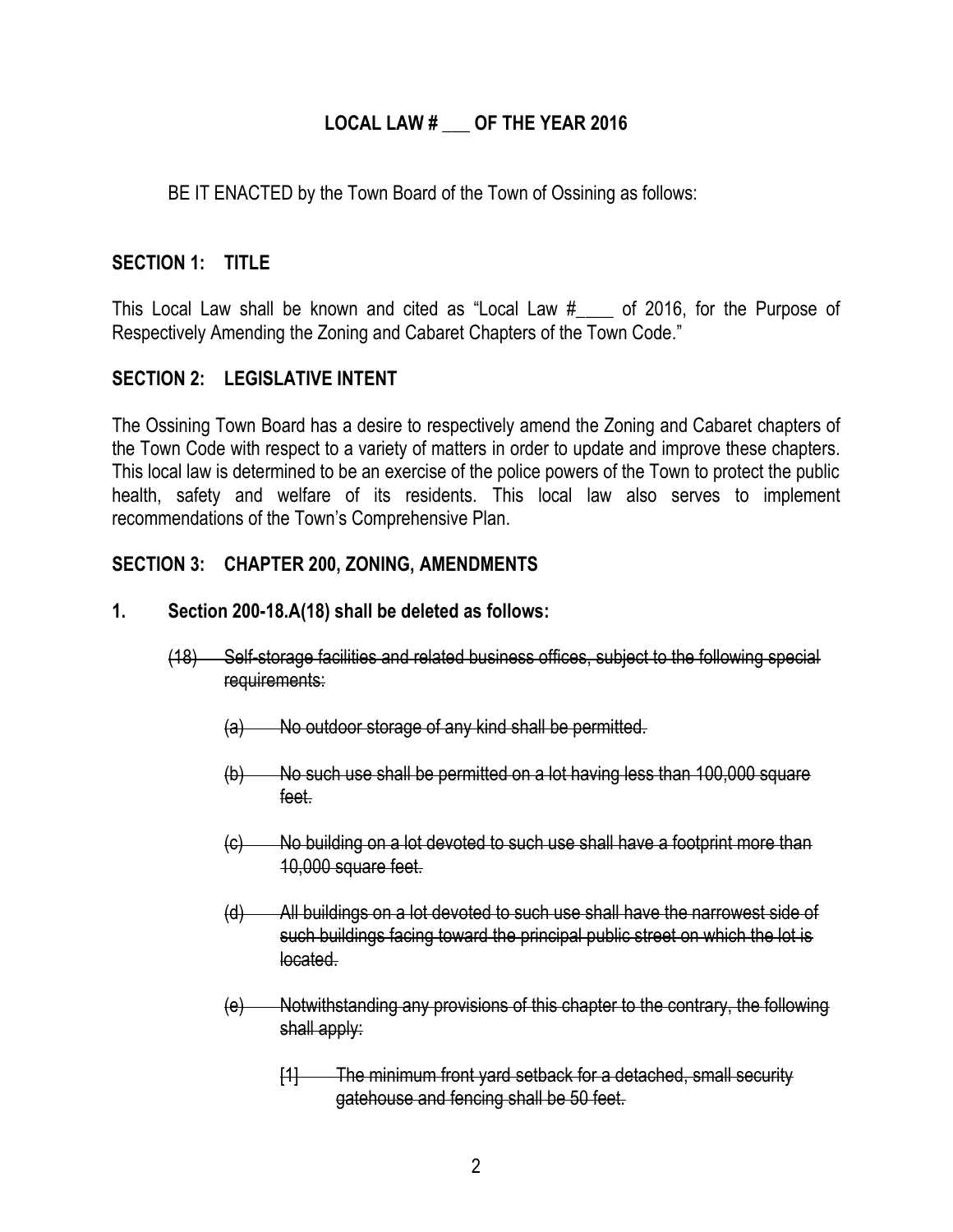- [2] The minimum front yard setback for principal buildings shall be 90 feet.
- [3] The minimum side yard setback adjacent to a nonresidential district shall be 10 feet.

# **2. Sections 200-18.A(19) and (20) shall be renumbered (18) and (19) respectively.**

# **3. Section 200-18.D shall be revised to read as follows:<sup>1</sup>**

- D. Setback and screeninglandscape requirements for nonresidential uses that are contiguous to residentially used or residentially zoned lots.
	- (1) All nonresidential buildings and structures shall be set back at least 30 feet from the lot lines of a contiguous residentially used or residentially zoned lot.
	- (2) Between any nonresidential use and a residentially used or residentially zoned lot, an buffer area at least  $2015$  feet wide with landscape screening shall be provided. Such plantings shall be a mix of evergreen shrub and coniferous tree species, shall have an initial height of at least six feet, shall have a depth of 10 feet and shall be planted close enough to form a visual barriercreate a buffer and adequately screen views of the nonresidential use. At the sole discretion of the approval authority, a six-foot-high wall or fence, suitable in appearance to the surrounding area, may be substituted for the landscape plantings. Proper maintenance of all fencing and landscape plantings shall be a continuing requirement. All fences shall be installed with the more attractive side facing neighboring properties.
	- (3) Driveways for any nonresidential use shall be located at least  $2015$  feet from a residentially used or residentially zoned lot.
	- (4) Parking areas for any nonresidential use shall be located at least 2015 feet from a residentially used or residentially zoned lot. Such parking areas shall be screened from adjoining lots with a mix of evergreen shrub and coniferous tree plantings having an initial height of at least six feet, a depth of 10eight feet, and planted close enough to form a visual barrier. At the sole discretion of the approval authority, a six-foot-high wall or fence, suitable in appearance to the surrounding area, may be substituted for the

<sup>1</sup> Temporary footnote: These amendments relate to Zoning Issue #1: Evaluation of the buffer requirements for commercial uses and the transition setbacks for non-residential uses adjacent to residential areas, and recommendations as to whether the provisions are sufficient or need to be updated.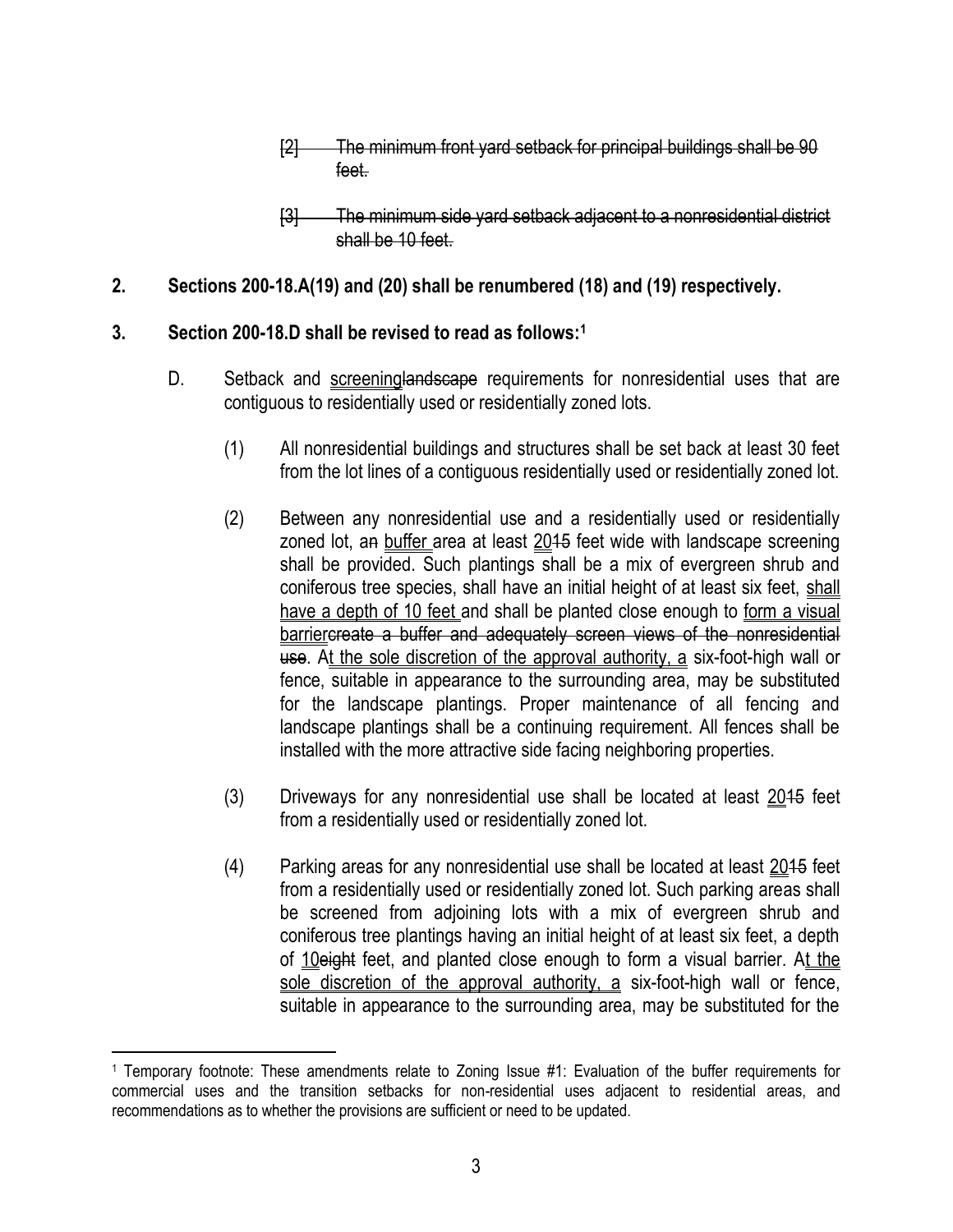landscape plantings. Proper maintenance of landscaping shall be a continuing requirement. All fences shall be installed with the more attractive side facing neighboring properties.

## **4. Section 200-18.1 shall be revised to read as follows:<sup>2</sup>**

# **§ [200-18.1](http://www.ecode360.com/8410865#8410865) [GB-1 General Business District-1.](http://www.ecode360.com/8410865#8410865)**

In a GB-1 District, no building or premises shall be used and no building or part of a building shall be erected or altered which is arranged, intended or designed to be used, in whole or in part, for any purpose except the following, and all uses shall be subject to site plan approval in accordance with § [200-50](http://www.ecode360.com/8411347#8411347) hereof.

- A. Permitted uses.
	- (1) Any permitted use permitted in and as regulated by the GB General Business District.
	- $\frac{2(1)}{2(1)}$  Warehouse and storage facilities and related business offices, provided that there is no outdoor storage of any kind.
	- (2) Public utility structures which only serve the local area.
	- (3) Buildings and uses owned and operated by the Town.
- [B.](http://www.ecode360.com/8410869#8410869) Accessory uses.

- (1) Off-street parking and loading spaces, subject to the requirements in § [200-](http://www.ecode360.com/8411069#8411069) [29A\(1\)](http://www.ecode360.com/8411069#8411069) and [B,](http://www.ecode360.com/8411083#8411083) excluding the outdoor parking of construction equipmentAny accessory use permitted in and as regulated by the GB General Business District.
- (2) Accessory signs advertising only activities conducted on the lot are permitted, provided that they do not exceed two feet in height nor 25% of the length of the building. Such signs shall be attached to the wall of the building and shall not project more than 15 inches beyond the face of such wall. Signs projecting above the roof or beyond the side walls are prohibited.

<sup>2</sup> Temporary footnote: These amendments relate to Zoning Issue #4: The GB-1 zone refers to the GB district for most of its permitted uses, and the GB uses have changed materially in recent years. Analysis and recommendations as to whether the uses currently permitted in the GB-1 zone are appropriate.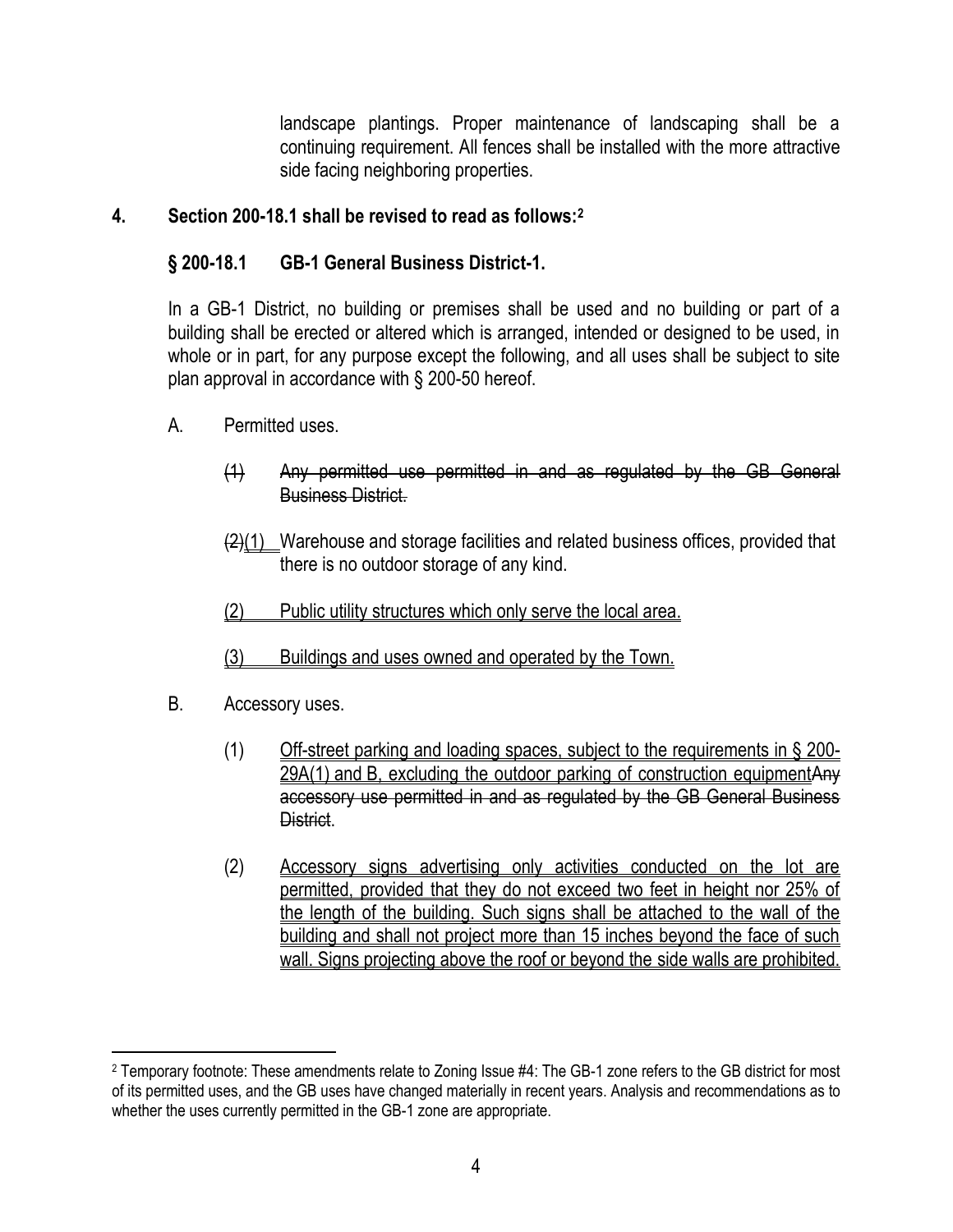- (3) Freestanding signs advertising only activities conducted on the lot; however, no such sign shall exceed 20 square feet in area on each side and 10 feet in height from the ground level to the top of the sign, and no part of said sign shall extend over the lot or street line.
- C. Miscellaneous provisions.
	- (1) If there is a conflict between the provisions of this section and any other applicable section of this Zoning chapterOrdinance, the provisions of this section shall control.
	- (2) Front, side and rear setback requirements otherwise applicable may be increased up to a factor of two, reduced or eliminated to the extent deemed appropriate by the Planning Board in their sole discretion on site plan review pursuant to Article [XI](http://www.ecode360.com/8411324#8411324) hereof, based upon the topography, slopes, grades, site distances and highway conditions and configurations as found by the Planning Board and upon a finding by the Planning Board that any such increase, reduction or elimination shall not adversely impact adjacent or abutting properties in considering visual, economic, environmental, ecological, safety and health effects.

## **5. Section 200-17 of the Zoning chapter shall be revised to read as follows:<sup>3</sup>**

# **§ 200-17. [NC Neighborhood Commercial District.](http://www.ecode360.com/8410865#8410778)**

In an NC Neighborhood Commercial District, no building or premises shall be used, and no building or part of a building shall be erected or altered, which is arranged, intended or designed to be used, in whole or in part, for any purpose except the following, and all such uses shall be subject to site plan approval in accordance with § [200-50](http://www.ecode360.com/8411347#8411347) hereof.

A. Permitted uses.

- (1) Stores and shops for the conduct of any retail business, excluding drivethruin establishments.
- (2) Personal service establishments<del>, excluding automobile laundries, gas</del> stations and all other similar automotive service establishments, undertakers and funeral parlors.

<sup>3</sup> Temporary footnote: These amendments relate to Zoning Issue #3: Consideration as to whether to change the zoning designation and permitted uses for the General Business-1 (GB-1) and Neighborhood Commercial (NC) districts to a One-Family Residence District (R-5 or R-7.5) so that these areas are more consistent with the surrounding residential uses and zoning districts in Crotonville.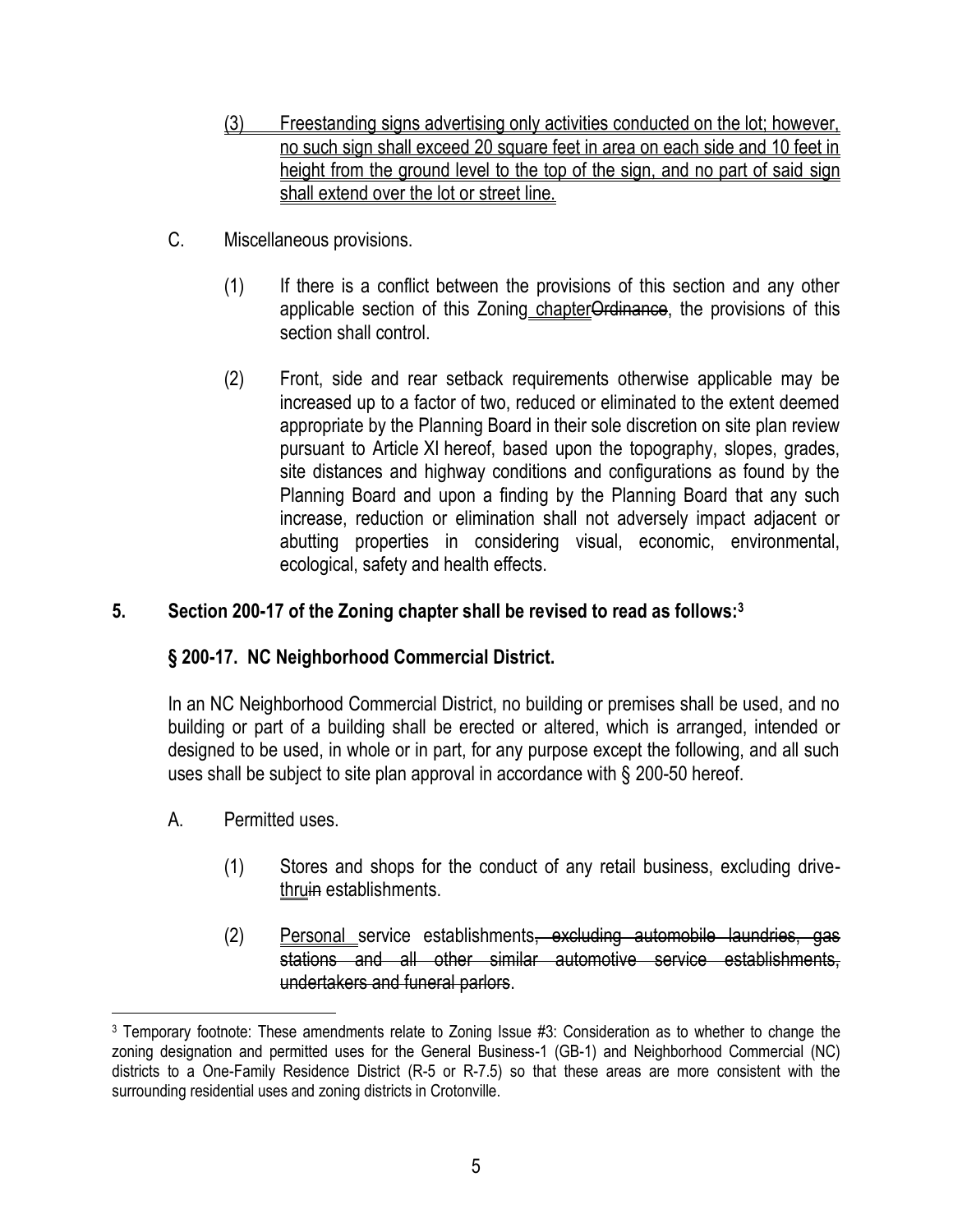- (3) Fully enclosed eating and drinking establishments, provided that no live entertainment or live music is supplied or dancing permitted.
- (4) Business, professional and governmental offices.
- (5) Public utility structures which only serveing thea local area.
- (6) Fire and police stations.
- (7) Artist live/work spaces, subject to the following provisions:
	- (a) An artist live/work space may exist on the first floor of a structure only if the appearance and use of the live/work space on the street side is consistent with the nature of the permitted uses in the surrounding area. For example, if the surrounding area is retail in nature at the first-floor level, the live/work space shall be restricted to retail on the street side of the first floor, and said street side space shall be large enough, in the opinion of the Building Inspector, to support a typical retail enterprise.
	- (b) Each artist live/work space and its various components shall be physically separate and distinct from other live/work spaces and other uses within a particular building. The sharing of artist live/work spaces by multiple tenancies, components thereof or utilities shall not be permitted. However, access to live/work spaces may be provided from common access areas, halls or corridors.
	- (c) Each artist live/work space must be individually equipped with an enclosed bathroom containing a sink, toilet, shower or tub and appropriate venting.
	- [\(d\)](http://www.ecode360.com/7066515#7066515) Each artist live/work space must be individually equipped with a kitchen consisting of a sink, non-portable stove, oven and refrigerator.
	- [\(e\)](http://www.ecode360.com/7066516#7066516) Each artist live/work space must contain a floor area of no less than 800 square feet, of which a minimum area shall be devoted to the following: 35 square feet for an enclosed bathroom, 60 square feet for a kitchen, and 120 square feet for a sleeping area.
	- [\(f\)](http://www.ecode360.com/7066517#7066517) No more than 30% of the floor area of the artist live/work space may be devoted to residential space.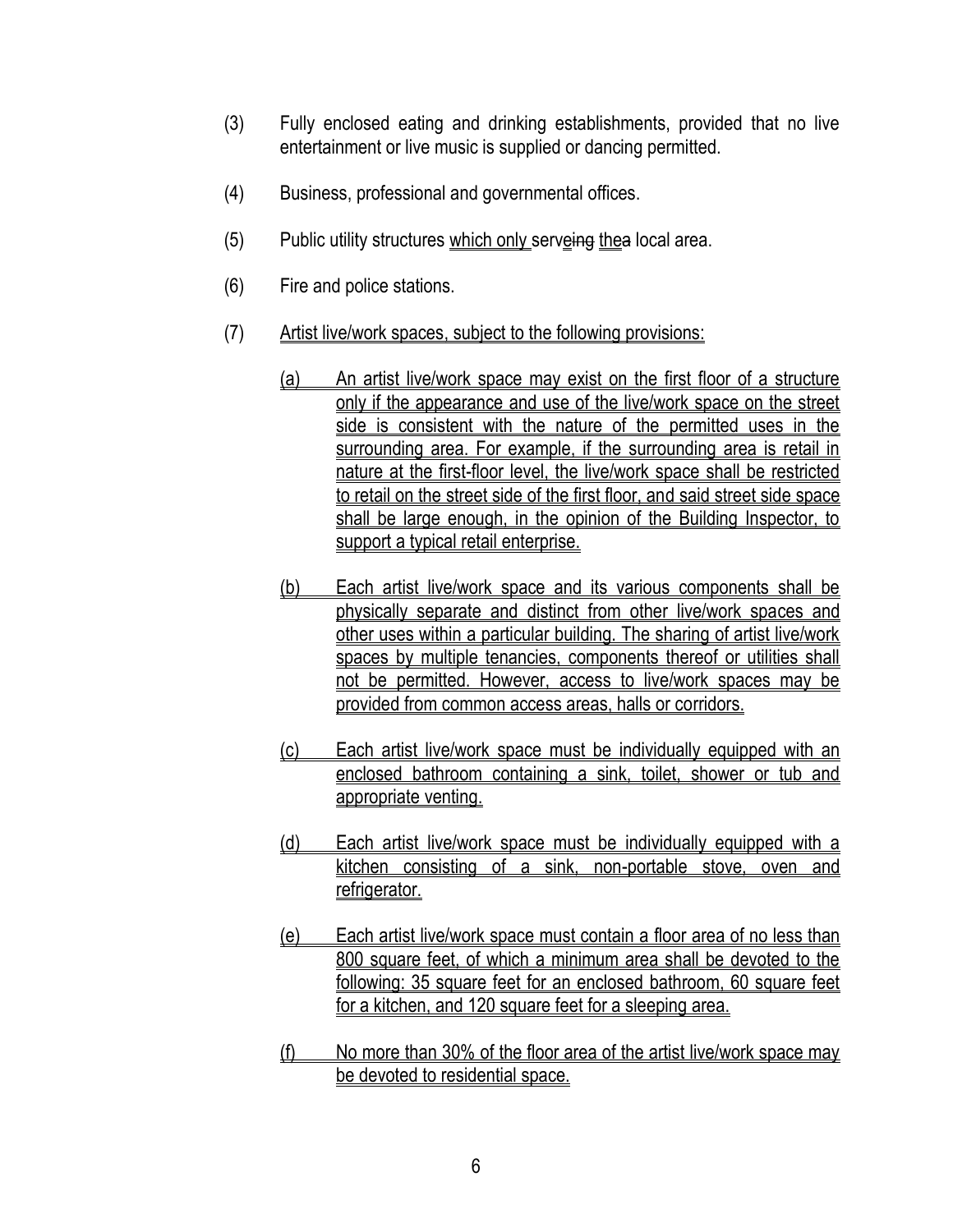- [\(g\)](http://www.ecode360.com/7066518#7066518) Direct access between living and working areas must be provided.
- [\(h\)](http://www.ecode360.com/7066519#7066519) In order to ensure that the use is consistent with the other commercial uses, artist live/work spaces shall not be used for classroom instructional uses with more than two pupils at any one time; the storage of flammable liquids or hazardous materials; welding; or any open-flame work. Further, the work in the live/work space shall be so conducted as not to cause noise, vibration, smoke, odors, humidity, heat, cold, glare, dust, dirt or electrical disturbance which is perceptible by the average person located within any other residential or commercial unit within the structure or beyond any lot line.
- (i) Not more than one person who is 18 years of age or older may reside within an artist live/work space per 300 square feet of residential floor area. Further, not more than two persons who are at least 18 years of age, of which at least one of whom is an artist in residence, and not more than two children of said persons who are under 22 years of age may reside within a live/work space on a year-round basis.
- [\(j\)](http://www.ecode360.com/7066521#7066521) Only one nonresident employee may be employed within an artist live/work space. This requirement may be waived for live/work spaces that provide retail space on the first floor.
- [\(k\)](http://www.ecode360.com/7066522#7066522) Other than in a first-floor retail-oriented area, articles offered for sale within a live/work space must include those produced by the artist residing in said live/work space and may be offered with other like items.
- [\(l\)](http://www.ecode360.com/7066523#7066523) One flush-mounted, non-illuminated sign, with a maximum area of two square feet, attached adjacent to or near the street entrance door to the live/work space may be used to identify the artist. This sign may list only the name of the artist with a one- or two-word description of the type of artwork or craft that is to be conducted within the live/work space. Where two or more live/work spaces occur within the same building, the signs must be placed in an orderly fashion in relation to each other and must be part of a coherent directory in which signs are ordered in a horizontal fashion. Where five or more live/work spaces are developed within one building, an interior directory sign shall be located in lieu of individual signs on the building exterior.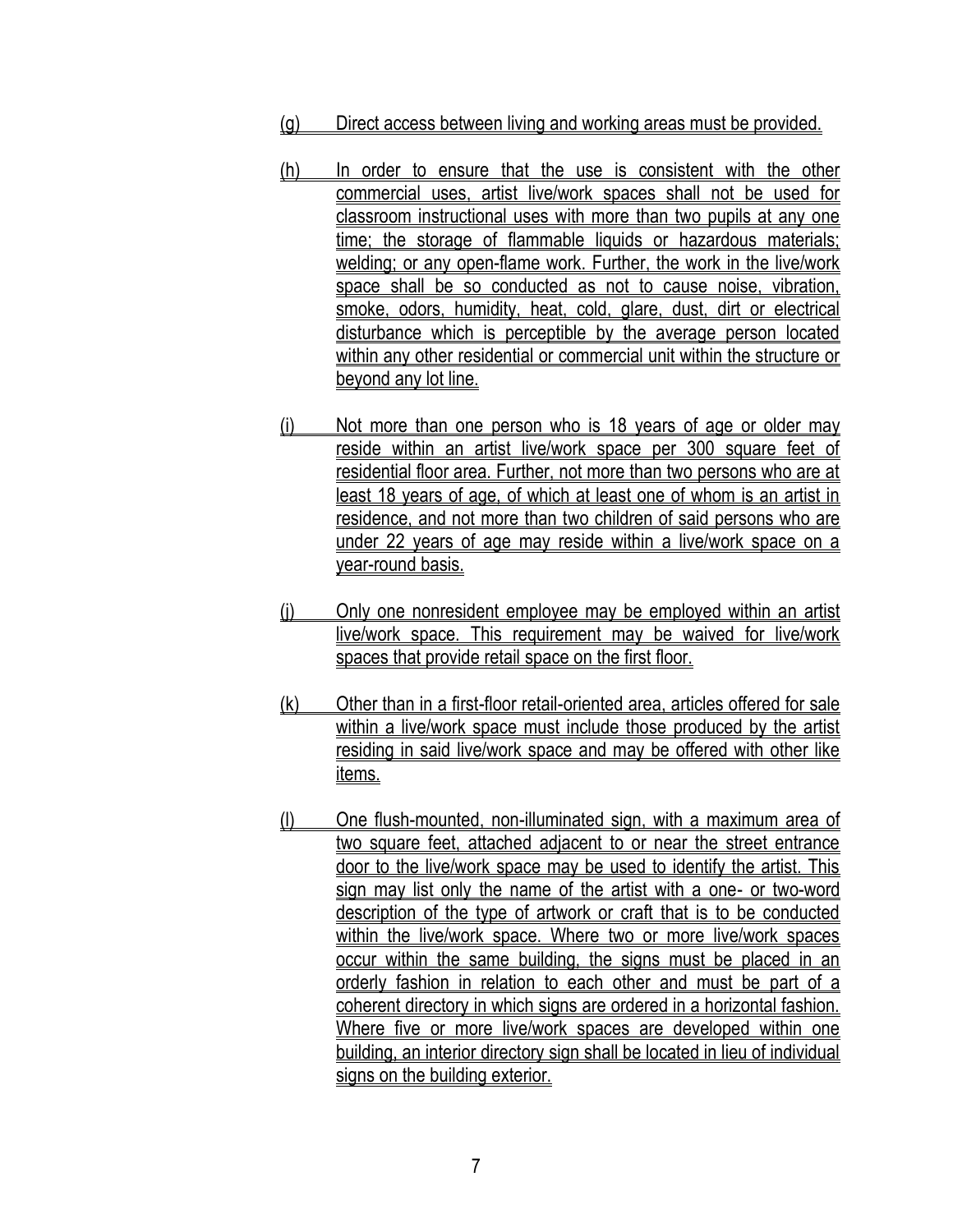- (m) Residential space and work space shall not be rented separately or used by persons other than those people legally residing within the artist live/work spaces and permitted nonresident employees.
- [\(n\)](http://www.ecode360.com/7066526#7066526) All live/work spaces shall conform to all applicable building codes.
- [\(o\)](http://www.ecode360.com/7066527#7066527) For the purposes of this permitted use, artists shall only be those persons working exclusively with paint, paper, clay and/or other soft materials, and this use shall include photography, jewelry making, graphic arts and other similar relatively quiet endeavors as determined by the Planning Board in reviewing the proposed site plan application. Tattoo appliers, body piercers and musicians shall not be considered artists for the purpose of this use.
- [\(p\)](http://www.ecode360.com/7066528#7066528) Each artist live/work space shall be inspected by the Building Department every two years in order to determine whether the artist live/work space remains in compliance with this section. Upon a satisfactory inspection report, the artist live/work space owner shall be reissued a certificate of occupancy for two additional years. If the Building Inspector determines that the artist live/work space is not in compliance, the building owner or manager shall have 60 days in which to rectify all noncomplying elements and shall apply for reinspection with the Building and Planning Department, subject to an additional fee. If all such noncomplying elements are not rectified within the above-specified time frame, the certificate of occupancy for the use shall expire and the use as authorized by the site plan approval shall be terminated.
- [\(q\)](http://www.ecode360.com/27287704#27287704) The owner of the live/work space shall file a certification with the Building and Planning Department every two years, and at any point in time when there is a change in ownership or a change in the use of the space, on a form provided by said department, which certifies that the live/work space is in conformance with the Zoning chapter and the approved site plan, and that the residential portion of the space has not been expanded beyond a maximum of 30% of the floor area of the live/work space, as required by subsection (f) above.
- [\(r\)](http://www.ecode360.com/27287705#27287705) The deed, offering plan, certificate of occupancy and/or rental agreement, as appropriate, for each artist live/work space shall contain language, satisfactory to the Town Attorney in form and substance, which states that the subject dwelling is an artist live/work space as defined in § [200-53](http://www.ecode360.com/7067091#7067091) of the Zoning chapter of the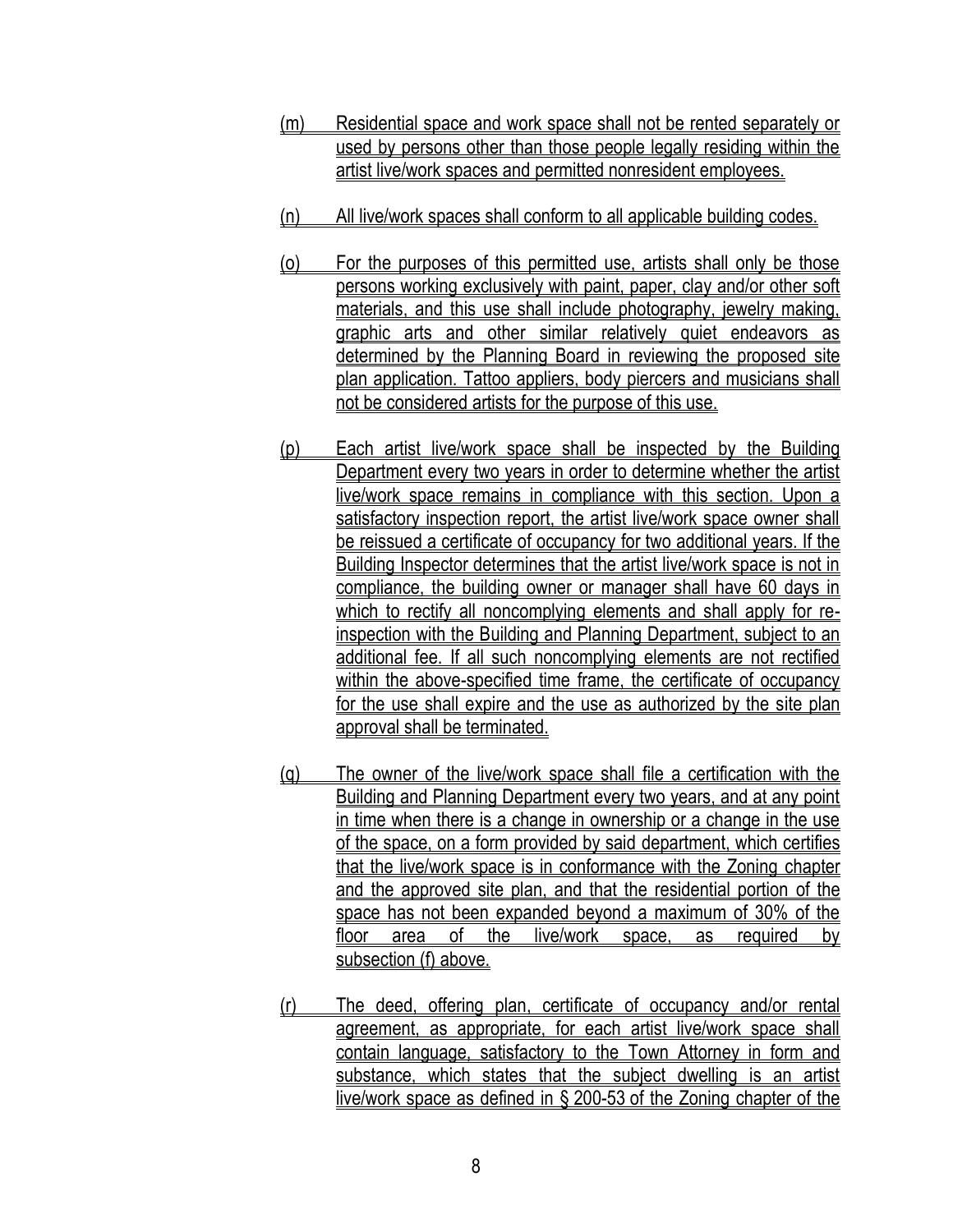Code of the Town of Ossining, New York, and is subject to all restrictions and limitations as set forth in said chapter and the approval resolution(s), including the requirement for a certification with the Building Department in accordance with § [200-17.A\(7\)\(q\).](http://www.ecode360.com/27287704#27287704) Proof of recording of the deed shall be provided to the Building and Planning Department within 60 days after the conveyance.

Self-service or hand laundry and dry-cleaning establishment, provided that not more than two workers shall be engaged in the dry-cleaning process and which contain one or more dry-cleaning units having an aggregate dry-load capacity of not more than 60 pounds.

- (8) Mixed uses, as defined in this chapter, subject to the following provisions:
	- (a) The lot on which the mixed use is proposed shall be at least 20,000 square feet in size.
	- (b) The lot on which the mixed use is proposed shall not be adjacent to or across the street from any lot on which exists the housing of dogs as a principal use.
	- (c) The minimum size of the respective dwelling units shall be as follows:
		- [1] Studio and efficiency dwellings: 450 square feet.
		- [2] One-bedroom dwellings: 675 square feet.
		- [3] Two-bedroom dwellings: 750 square feet.
		- [4] Three-bedroom dwellings: 1,000 square feet.
		- [5] Four-bedroom dwellings: 1,200 square feet.
	- (d) Mixed use shall be permitted only in buildings which conform to the New York State Residential Code for the proposed mixed use.
	- (e) The residential and nonresidential uses in a mixed-use building shall have separate means of access (this is, the entrance/exit for residential use shall not be through the nonresidential use of the building, and vice versa), except that the Planning Board may, at its discretion, approve the use of a common lobby or plaza.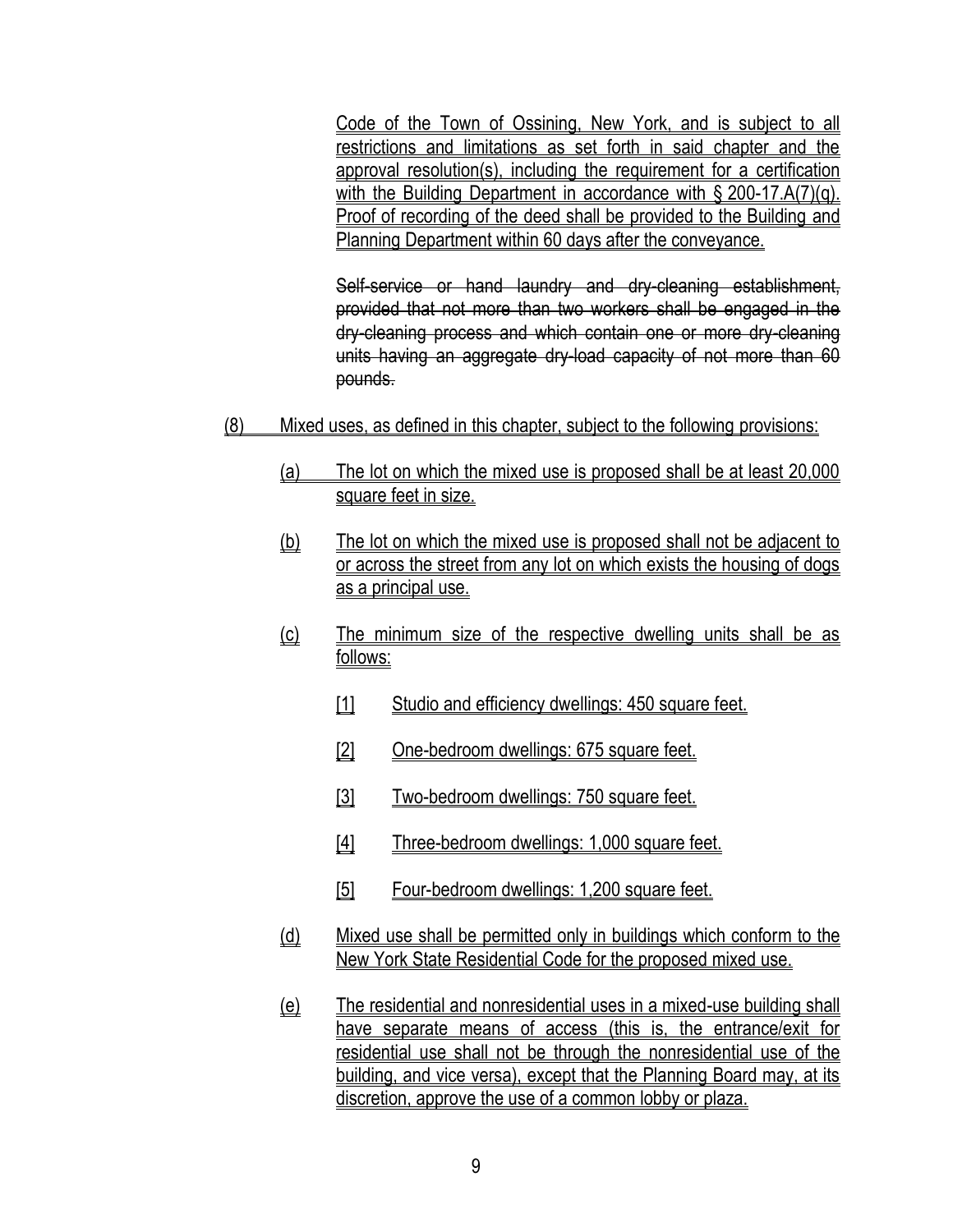- (f) The nonresidential and residential uses of the building shall each be provided with the number of parking spaces required by § 200-29A herein.
- (g) General on-site landscaping and screening, as deemed appropriate by the Planning Board, shall be provided. Further, all utility, storage, service and parking areas on the site of the mixed-use building shall be specifically screened by means of landscaping and/or fencing, to the extent deemed necessary and practical by the Planning Board, in order to minimize the impact of these areas upon the residential use of the building and upon the surrounding area.
- (h) Dwelling units shall not be permitted above restaurants or any other use deemed by the Planning Board to be incompatible with a residential use in the building.
- (i) There shall be no outdoor storage associated with the residential use.
- (i) Dwelling units shall not be permitted in basement or cellar space.
- B. Accessory uses.
	- (1) Off-street parking and loading space subject to the requirements in § [200-](http://www.ecode360.com/8411069#8411069) [29A\(1\)](http://www.ecode360.com/8411069#8411069) and [B.](http://www.ecode360.com/8411083#8411083)
	- (2) Accessory signs.
		- (a) Accessory signs, subject to § [200-28,](http://www.ecode360.com/8411058#8411058) advertising only activities conducted on the lot are permitted, provided that they do not exceed two feet in height nor 25% of the length of the building. Such signs shall be attached to the wall of the building and shall not project more than 15 inches beyond the face of such wall. Signs projecting above the roof or beyond the side walls are prohibited.
		- (b) Freestanding pole signs advertising only activities conducted on the lot which are affixed to a single upright pole; however, no such sign shall exceed 20 square feet in area on each side and 10 feet in height from the ground level to the top of the sign, and no part of said sign shall extend over the lot or street line.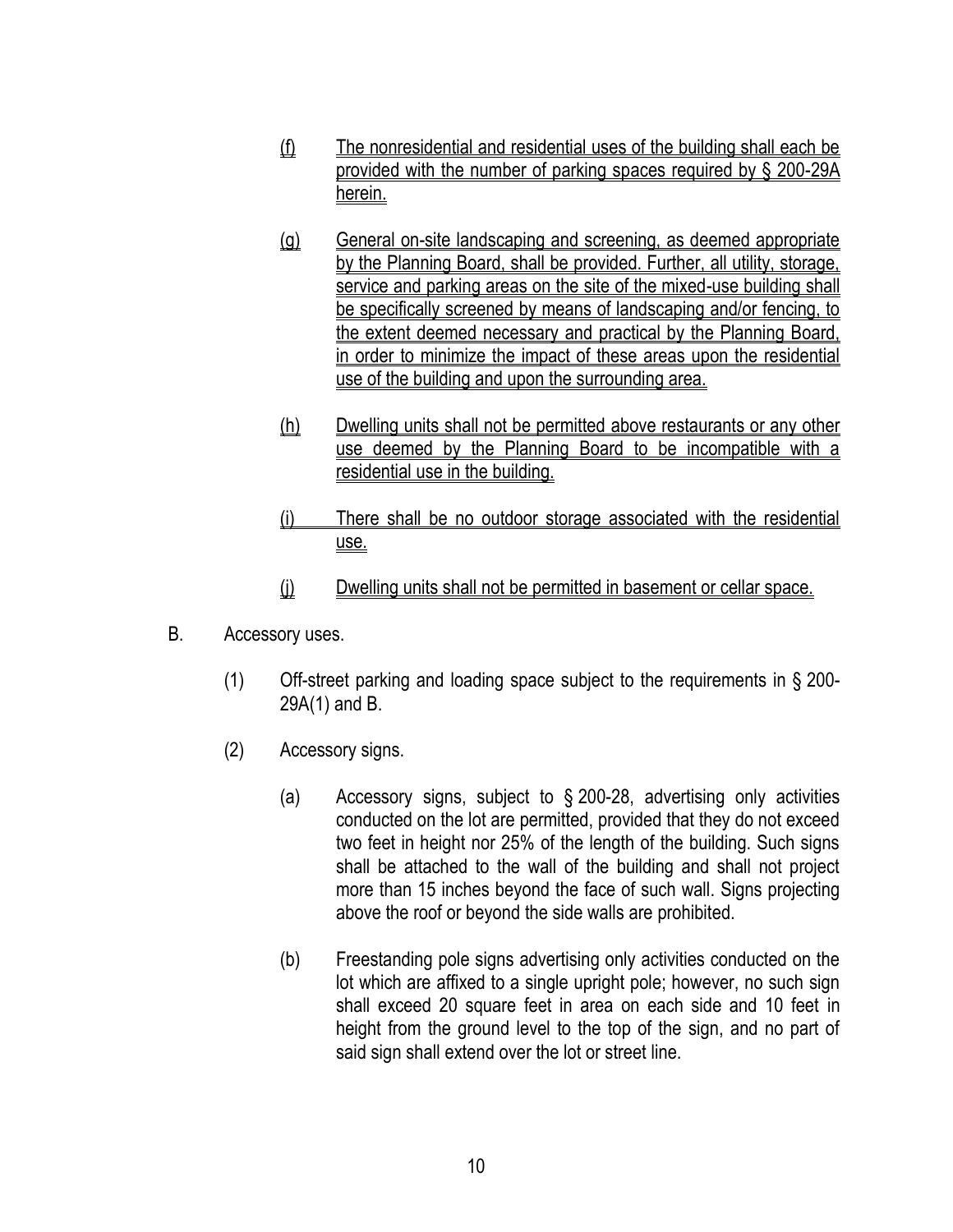- (c) A building on a corner may have a sign on two facades, one sign facing each street.
- [C.](http://www.ecode360.com/8410793#8410793) Special requirements.

 $\overline{a}$ 

- (1) Where feasible in an NC District, all buildings shall be serviced from a rear service road not less than 25 feet wide. Said service road may be counted as available for access to the required off-street parking spaces.
- D. Uses permitted by special permit upon approval by the Town Board in accordance with Article X hereof. The following uses are permitted subject to approval by the Town Board in accordance with the provisions of Article X hereof. The uses are subject to the requirements set forth therein and elsewhere in this chapter, including site plan approval by the Planning Board in accordance with § 200-50 hereof.
	- (1) Fully enclosed eating and drinking establishments where live entertainment or live music is supplied or provided.
	- (2) Fully enclosed eating and drinking establishments where music is provided for dancing and dancing is permitted.

## **6. The following definitions in Section 200-53.A of the Zoning Chapter shall be amended to read as follows:<sup>4</sup>**

BED-AND-BREAKFAST ESTABLISHMENT – An owner-occupied one-family detached dwelling that also contains guest rooms, where short-term lodging with food and drink is provided for compensation. The term "bed-and-breakfast establishment" shall not include an inn, a boarding house or a rooming house.

HEIGHT, BUILDING – The vertical distance measured from the average elevation of the finished grade at the front of the building to the highest point of the roof for flat and mansard roofs and to the mean height between eave and ridge for other types of roofs.

INN – A commercial establishment operating as a small hotel that provides lodging, food and other amenities for travelers and the public. Seating for food and beverage service shall be limited to the number of guests staying at the inn. An inn shall be limited to 15 guest rooms. The term "inn" shall not include a bed-and-breakfast establishment, a boarding house or a rooming house.

<sup>4</sup> Temporary footnote: These amendments relate to Zoning Issue #6: Determination as to which pertinent uses and terms need to be defined (or better defined) such as, for example, in the difference between wholesale and retail commercial operations.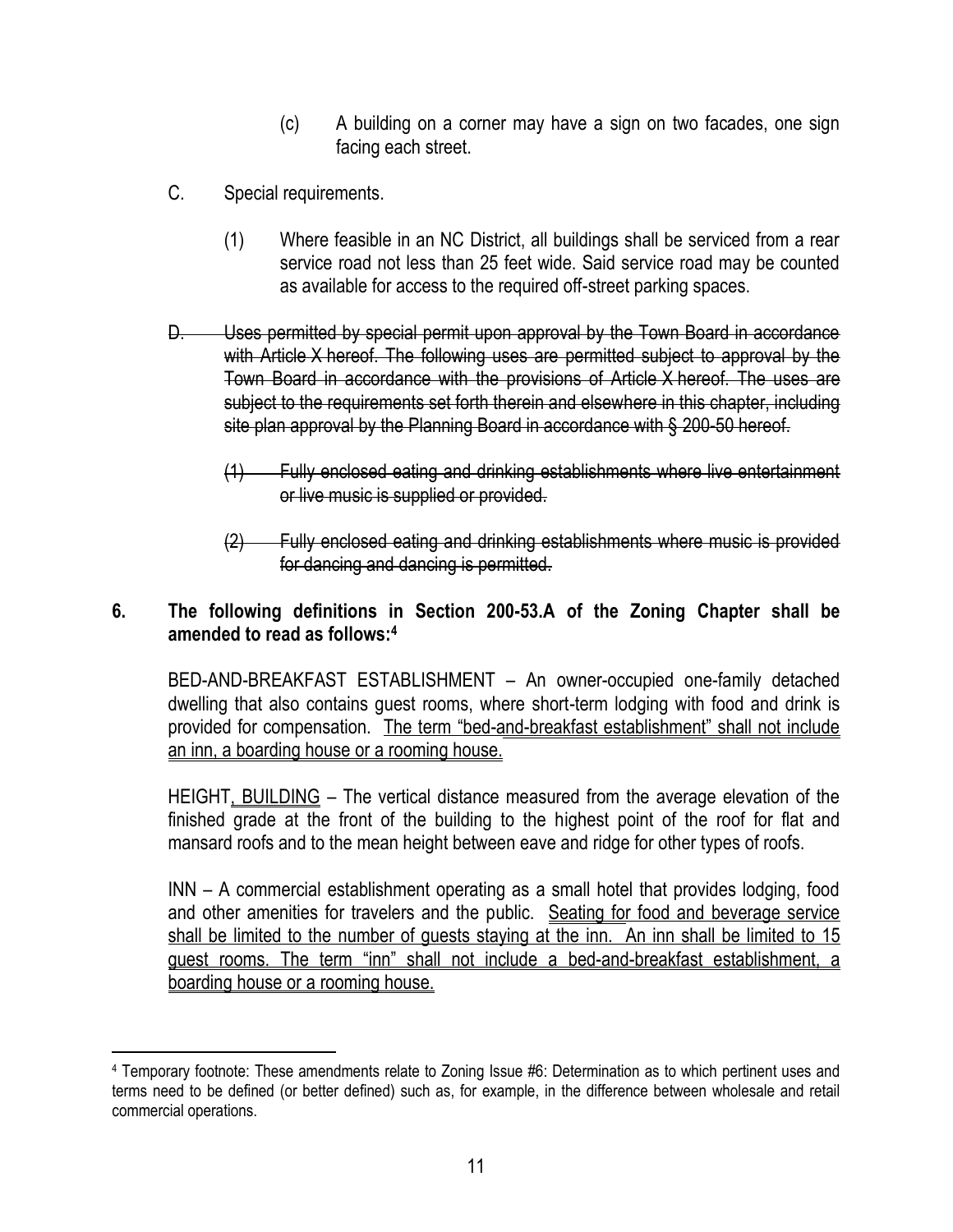[MIXED USE](http://www.ecode360.com/8411496#8411496) - A building that has a nonresidential use permitted in the zoning district in which it is located<del>GB District</del> on the street level and residential use of the level(s) above.

RETAIL STORE OR SHOP – A business enterprise which only sells merchandise on premises at retail prices directly to the ultimate consumers.

WHOLESALE ESTABLISHMENT – A business enterprise engaged in buying large quantities of materials or merchandise and selling such materials or merchandise at wholesale prices to other businesses or entities for distribution, rather than selling at retail prices directly to the ultimate consumers.

## **7. The following is a new definition which shall be added to Section 200-53.A of the Zoning Chapter:**

[ARTIST LIVE/WORK SPACE](http://www.ecode360.com/7067099#7067099) - A single residential unit, which unit is designed for and occupied as a combination of living, artist studio and artist work space, with or without retail space for art work, for year-round residence by not more than two persons who are at least 18 years of age, of which at least one of whom is an artist in residence, and by not more than two children of said persons who are under 22 years of age.

#### **8. A new Section 200-26.1 shall be added and shall read as follows:**

#### **§ 200-26.1. Bed-and-breakfast establishments.**

[A.](http://www.ecode360.com/7066536#7066537#7066537) The maximum number of guest bedrooms shall be eight and the minimum lot size for the establishment of this use shall be as shown in the following table:

| <u>Maximum</u><br><b>Number of Guest Bedrooms</b> | Minimum Lot Size<br>(square feet) |
|---------------------------------------------------|-----------------------------------|
|                                                   |                                   |
|                                                   |                                   |
|                                                   |                                   |

- [B.](http://www.ecode360.com/7066536#7066538#7066538) Off-street parking shall be screened from adjacent residential properties to the satisfaction of the approval authority.
- [C.](http://www.ecode360.com/7066536#7066539#7066539) The outward appearance of the use shall be that of a one-family dwelling and there shall be no indication of the bed-and-breakfast establishment from the exterior of the building, except for the sign.
- [D.](http://www.ecode360.com/7066536#7066540#7066540) Seating for food and beverage service shall be limited to the number of guests staying at the bed-and-breakfast establishment.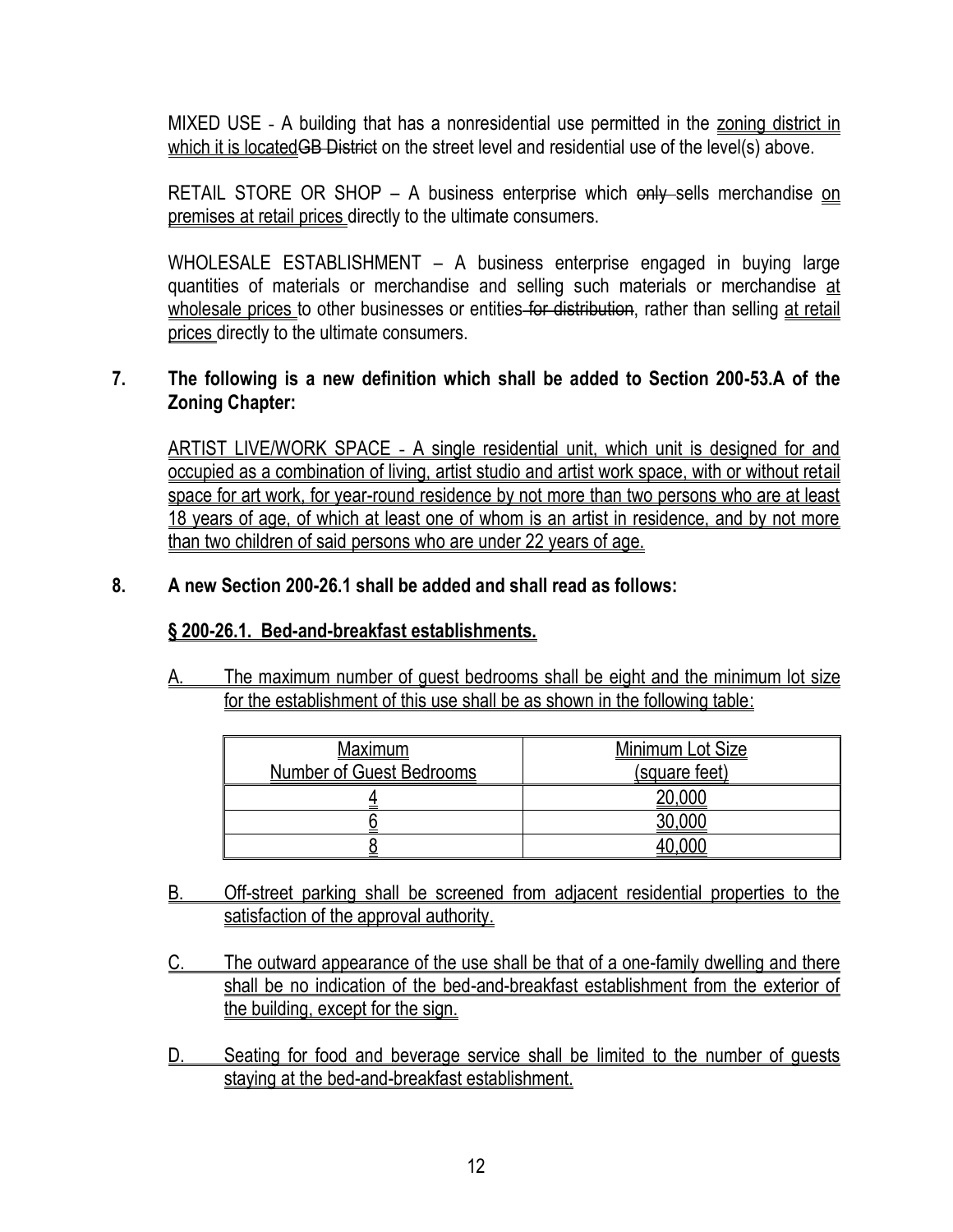# E. There shall be no kitchen facilities in the guest bedrooms except for a coffee maker and a small refrigerator.

F. The bed-and-breakfast establishment shall be owner-occupied.

# **9. Section 200-3 shall be amended to read as follows:**

# **§ [200-3 Classes of districts.](http://www.ecode360.com/8410584#8410584)**

The Town of Ossining is hereby divided into the classes of districts listed below:

| Symbol       | <b>Title</b>                              |
|--------------|-------------------------------------------|
| <u>R-2A</u>  | <b>One-Family Residence District</b>      |
| $R-40$       | <b>One-Family Residence District</b>      |
| $R-30$       | <b>One-Family Residence District</b>      |
| $R-20$       | <b>One-Family Residence District</b>      |
| <b>R-20A</b> | <b>One-Family Residence District</b>      |
| $R-15$       | <b>One-Family Residence District</b>      |
| $R-10$       | <b>One-Family Residence District</b>      |
| $R - 7.5$    | <b>One-Family Residence District</b>      |
| $R-5$        | <b>One-Family Residence District</b>      |
| МF           | <b>Multifamily District</b>               |
| MF-I         | <b>Multifamily-Inn District</b>           |
| <b>NC</b>    | <b>Neighborhood Commercial District</b>   |
| GВ           | <b>General Business District</b>          |
| GB-1         | <b>General Business District-1</b>        |
| 0-RB         | <b>Office-Research Business District</b>  |
| 0-RE         | <b>Office-Research Education District</b> |
| BЕ           | <b>Business Education District</b>        |

# **10. A new Section 200-6.1 shall be added and shall read as follows:**

# **§ [200-6.1 R-2A One-Family Residence District.](http://www.ecode360.com/8410718#8410603)**

In an R-2A One-Family Residence District, no building or premises shall be used, and no building or part of a building shall be erected or altered, which is arranged, intended or designed to be used, in whole or in part, for any uses except the following:

# A. Permitted uses.

(1) Any permitted use or accessory use listed in the R-40 Residence District.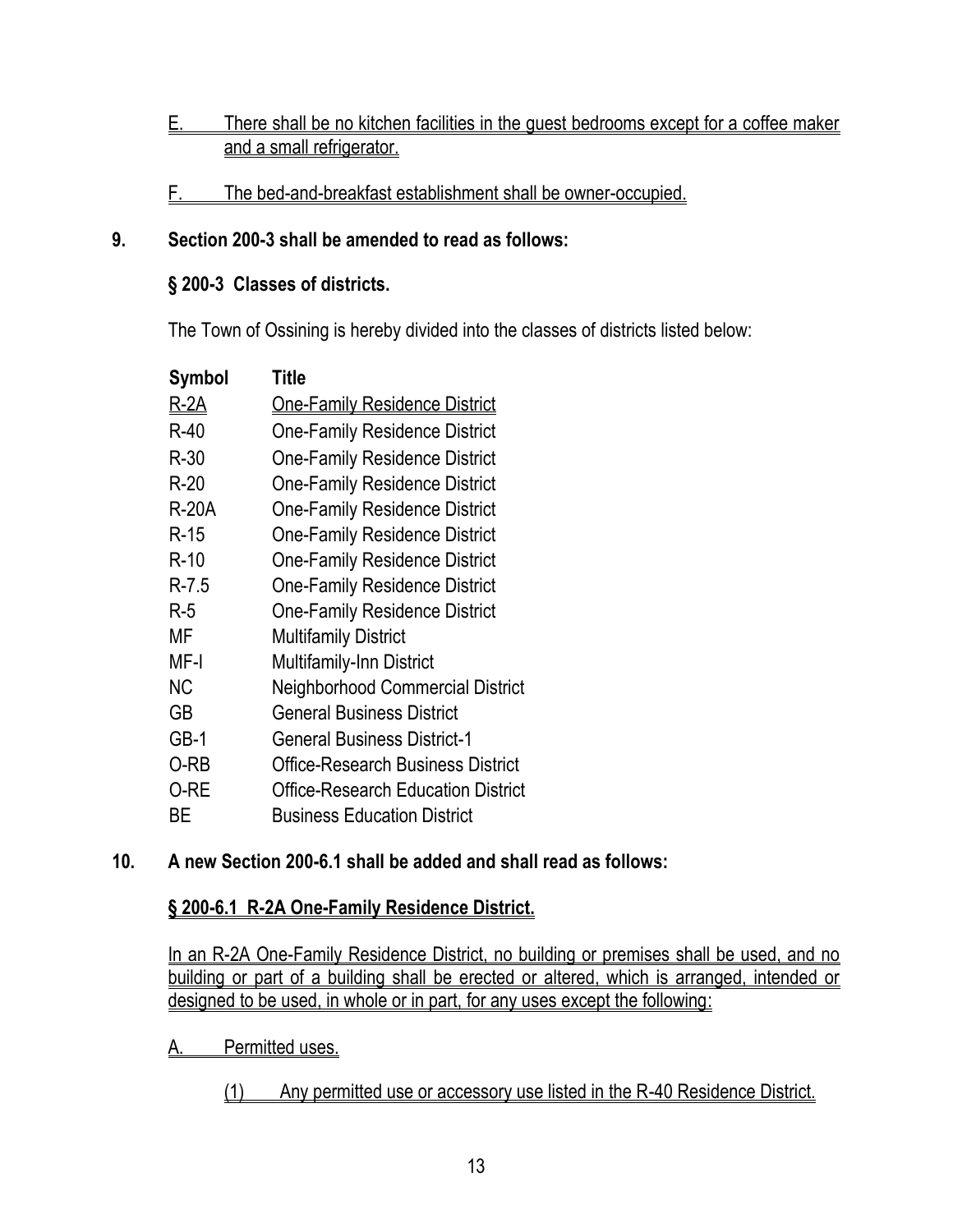B. Uses permitted by special permit upon approval by the Board of Appeals in accordance with Article [IX](http://www.ecode360.com/8411224#8411224) hereof. The following uses are permitted subject to approval by the Board of Appeals in accordance with the provisions of § [200-45.](http://www.ecode360.com/8411226#8411226) These uses are subject to the requirements specified below and elsewhere in this chapter, including site plan approval by the Planning Board in accordance with § [200-50](http://www.ecode360.com/8411347#8411347) hereof.

(1) Any use so permitted in, and as regulated in, the R-40 Residence District.

#### **11. The title of Section 200-21 and Section 200-21.A shall be amended to read as follows:**

#### **§ 200-21 [One-family residences](http://www.ecode360.com/8410973?highlight=impervious#8410973) in residential districts.**

A. The following bulk regulations shall apply for one-family residences in the following districts: R-2A, R-40, R-30, R-20, R-20A, R-15, R-10, R-7.5 and R-5.**[\[1\]](http://ecode360.com/8410973#ft15255767-1)** [\[1\]](http://ecode360.com/8410973#ref15255767-1) *Editor's Note: Said Schedule of [Bulk Regulations](http://ecode360.com/attachment/OS0797/OS0797-200b%20Bulk%20Regulations.pdf) is included at the end of this chapter.*

#### **12. A new Section 200-21.C shall be added and shall read as follows:<sup>5</sup>**

- C. The maximum floor area of a one-family residence shall be equal to: 5,000 + ((lot area - 43,560) \* 0.052521).
- **13. Attachment 2:1 shall be amended by adding a new column as shown below to the immediate left of the column for the R-40 zoning district:**

#### **BULK REGULATIONS FOR ONE-FAMILY RESIDENCES IN THE R-2A,R-30, R-20, R-20A, R-15, R-10, R-7.5 AND R-5 DISTRICTS**

| <b>Minimum Requirements</b>                        | $R-2A$      |
|----------------------------------------------------|-------------|
| Lot area (square feet)                             | 87,120      |
| Lot width (feet)                                   | <u> 200</u> |
| Lot depth (feet)                                   | <u> 250</u> |
| Front yard (feet)                                  | <u>60</u>   |
| 1 side yard (feet)                                 | <u>50</u>   |
| Both side yards (feet)                             | 110         |
| Rear yard (feet)                                   | <u>50</u>   |
| Livable floor area per dwelling unit (square feet) | 850         |
| <b>Maximum Permitted</b>                           |             |
| <b>Building height</b>                             |             |

<sup>5</sup> Temporary footnote: These amendments relate to Zoning Issue #8: Consideration as to whether to amend the bulk regulations section of the Zoning Law to ensure that adequate standards are included to address the potential "Monster Homes/McMansions" being constructed in residential areas.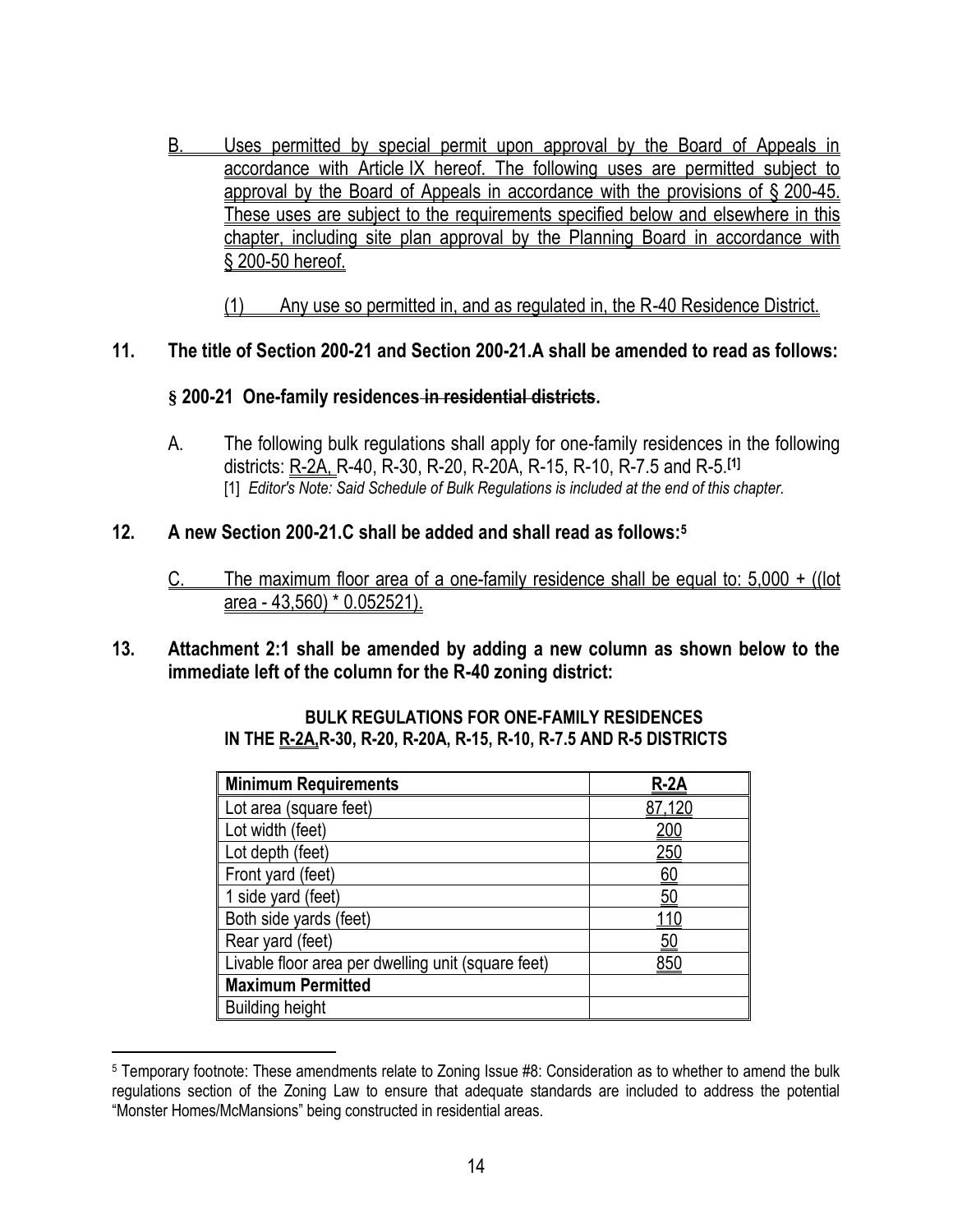| <b>Stories</b>              |  |
|-----------------------------|--|
| Feet                        |  |
| Building coverage (percent) |  |

#### **SECTION 4: REZONING OF PARCELS**

 $\overline{a}$ 

#### **1. Alternative 1: The zoning of the parcels listed below is hereby changed from the Existing Zoning District to the New Zoning District as shown in the table:<sup>6</sup>**

| Tax Parcel<br>Number | <b>Subject Property Address</b>         | Owner's Name                      | Existing<br><b>Zoning District</b> | New Zoning<br><b>District</b> |
|----------------------|-----------------------------------------|-----------------------------------|------------------------------------|-------------------------------|
| 80.14-1-29           | 35 Old Albany Post Rd.<br>Ossining, NY  | 2 Stanley Avenue Corp.            | <b>NC</b>                          | $R-5$                         |
| 80.18-2-15           | 33 Old Albany Post Rd.<br>Ossining, NY  | Kenneth R. Lamboy                 | <b>NC</b>                          | $R-5$                         |
| 80.18-2-16           | 31 Old Albany Post Rd.<br>Ossining, NY  | Kenneth R. Lamboy                 | <b>NC</b>                          | $R-5$                         |
| 80.18-2-17           | 29 Old Albany Post Rd.<br>Ossining, NY  | <b>Richard John Pataro</b>        | <b>NC</b>                          | $R-5$                         |
| 80.18-2-18           | 27 Old Albany Post Rd.<br>Ossining, NY  | <b>Richard John Pataro</b>        | <b>NC</b>                          | $R-5$                         |
| 80.18-2-19           | 25 Old Albany Post Rd.<br>Ossining, NY  | Richard G. Chrapowitzky           | <b>NC</b>                          | $R-5$                         |
| 80.18-2-22           | 23 Old Albany Post Rd.<br>Ossining, NY  | Old Albany Post Holdings,<br>Inc. | <b>NC</b>                          | $R - 7.5$                     |
| 80.18-2-23           | 20 Old Albany Post Rd.<br>Ossining, NY  | <b>Francesco Mendes</b>           | <b>NC</b>                          | $R - 7.5$                     |
| 80.14-1-28           | 39 Old Albany Post Rd.<br>Ossining, NY  | Susan M. Curtin                   | $GB-1$                             | $R - 7.5$                     |
| 80.14-1-30           | 37A Old Albany Post Rd.<br>Ossining, NY | Watsky & Damm, Inc.               | $GB-1$                             | $R - 7.5$                     |
| 80.18-2-20           | 1 Cliff Drive<br>Ossining, NY           | Karl Kehrle                       | $R-5$                              | $R - 7.5$                     |

<sup>6</sup> Temporary footnote: These amendments relate to Zoning Issue #3: Consideration as to whether to change the zoning designation and permitted uses for the General Business-1 (GB-1) and Neighborhood Commercial (NC) districts to a One-Family Residence District (R-5 or R-7.5) so that these areas are more consistent with the surrounding residential uses and zoning districts in Crotonville.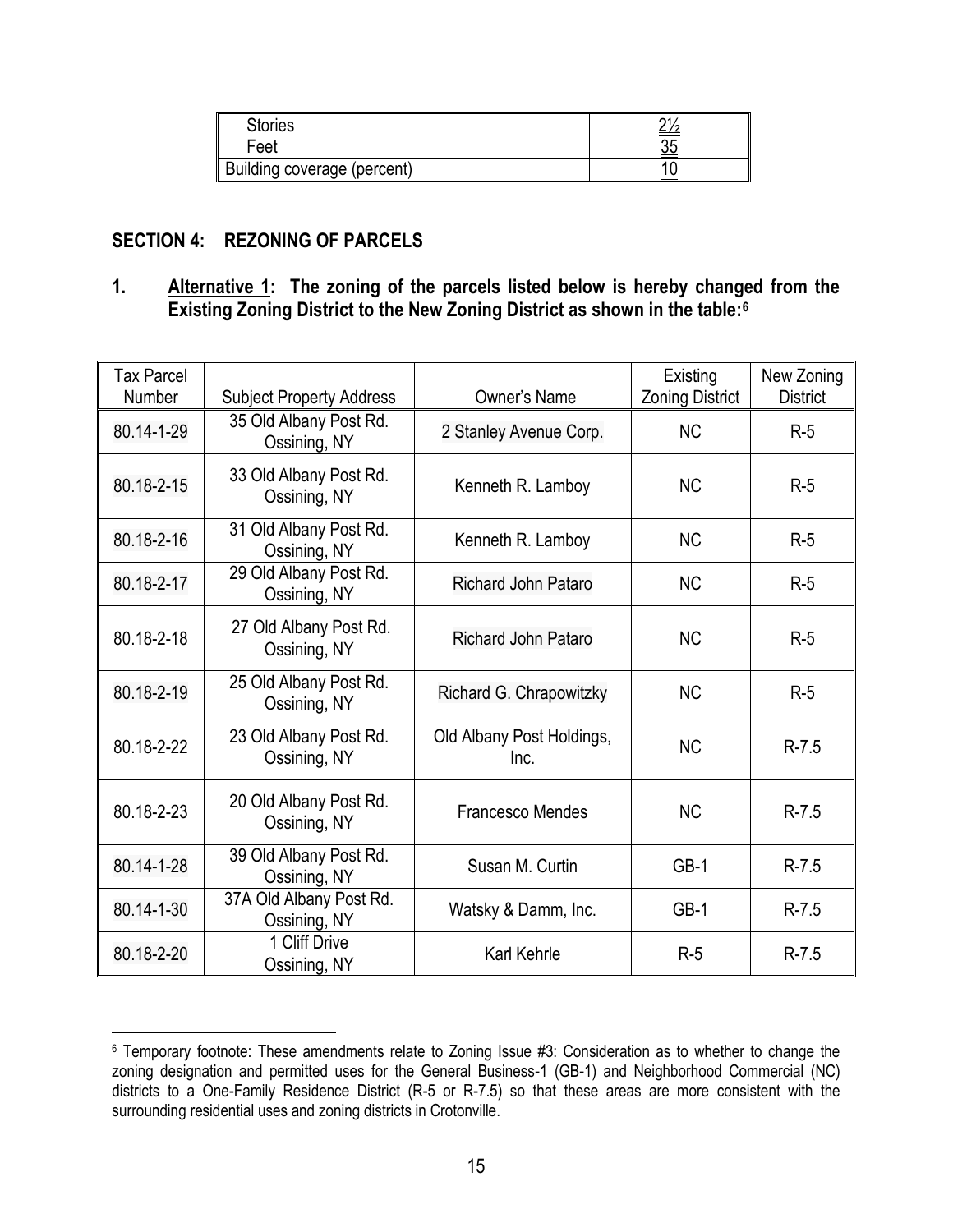#### **2. Alternative 2: The zoning of the parcels listed below is hereby changed from the Existing Zoning District to the New Zoning District as shown in the table:**

| Tax Parcel<br>Number | <b>Subject Property Address</b>         | Owner's Name        | Existing<br><b>Zoning District</b> | New Zoning<br><b>District</b> |
|----------------------|-----------------------------------------|---------------------|------------------------------------|-------------------------------|
| 80.14-1-28           | 39 Old Albany Post Rd.<br>Ossining, NY  | Susan M. Curtin     | $GB-1$                             | $R-5$                         |
| 80.14-1-30           | 37A Old Albany Post Rd.<br>Ossining, NY | Watsky & Damm, Inc. | $GB-1$                             | NC.                           |
| 80.18-2-20           | 1 Cliff Drive<br>Ossining, NY           | Karl Kehrle         | $R-5$                              | $R - 7.5$                     |

## **3. The zoning of the parcels listed below is hereby changed from the Existing Zoning District to the New Zoning District as shown in the table:<sup>7</sup>**

| Tax Parcel<br><b>Number</b> | <b>Subject Property</b><br><b>Address</b> | Owner's Name                    | Existing<br>Zoning<br><b>District</b> | New Zoning<br><b>District</b> |
|-----------------------------|-------------------------------------------|---------------------------------|---------------------------------------|-------------------------------|
| $90.06 - 1 - 1$             | 75 Ryder Rd.<br>Ossining, NY              | <b>Catholic Foreign Mission</b> | $R-40$                                | $R-2A$                        |
| 90.05-2-24                  | 55 Ryder Rd.<br>Ossining, NY              | <b>Catholic Foreign Mission</b> | $R-40$                                | $R-2A$                        |
| $90.06 - 1 - 2$             | 100 Ryder Rd.<br>Ossining, NY             | Sisters of Maryknoll            | $R-40$                                | $R-2A$                        |
| 90.06-1-12                  | 70 Ryder Rd.<br>Ossining, NY              | Sisters of Maryknoll            | $R-40$                                | $R-2A$                        |
| $90.06 - 1 - 3$             | 50 Ryder Rd.<br>Ossining, NY              | <b>Catholic Foreign Mission</b> | $R-40$                                | $R-2A$                        |
| 90.06-1-4                   | 12 Brookside Ln.<br>Ossining, NY          | Con Edison Co. of NY            | $R-40$                                | $R-2A$                        |
| 90.05-2-22                  | Route 9A<br>Ossining, NY                  | <b>Westchester County</b>       | $R-40$                                | $R-2A$                        |
| 90.05-2-23                  | Route 9A<br>Ossining, NY                  | <b>Westchester County</b>       | $R-40$                                | $R-2A$                        |

# **SECTION 5. ZONING MAP CHANGES**

 $\overline{a}$ 

The Zoning Map of the Town of Ossining is hereby amended to show the changes specified in Section 4 above. Maps showing the proposed rezonings respectively entitled "Proposed Zoning –

 $7$  Temporary footnote: These amendments relate to Zoning Issue #2: Consideration as to whether to change the zoning of the Maryknoll Seminary and adjacent undeveloped properties from R-40 (40,000 square foot minimum lot; less than one acre) to two acre residential.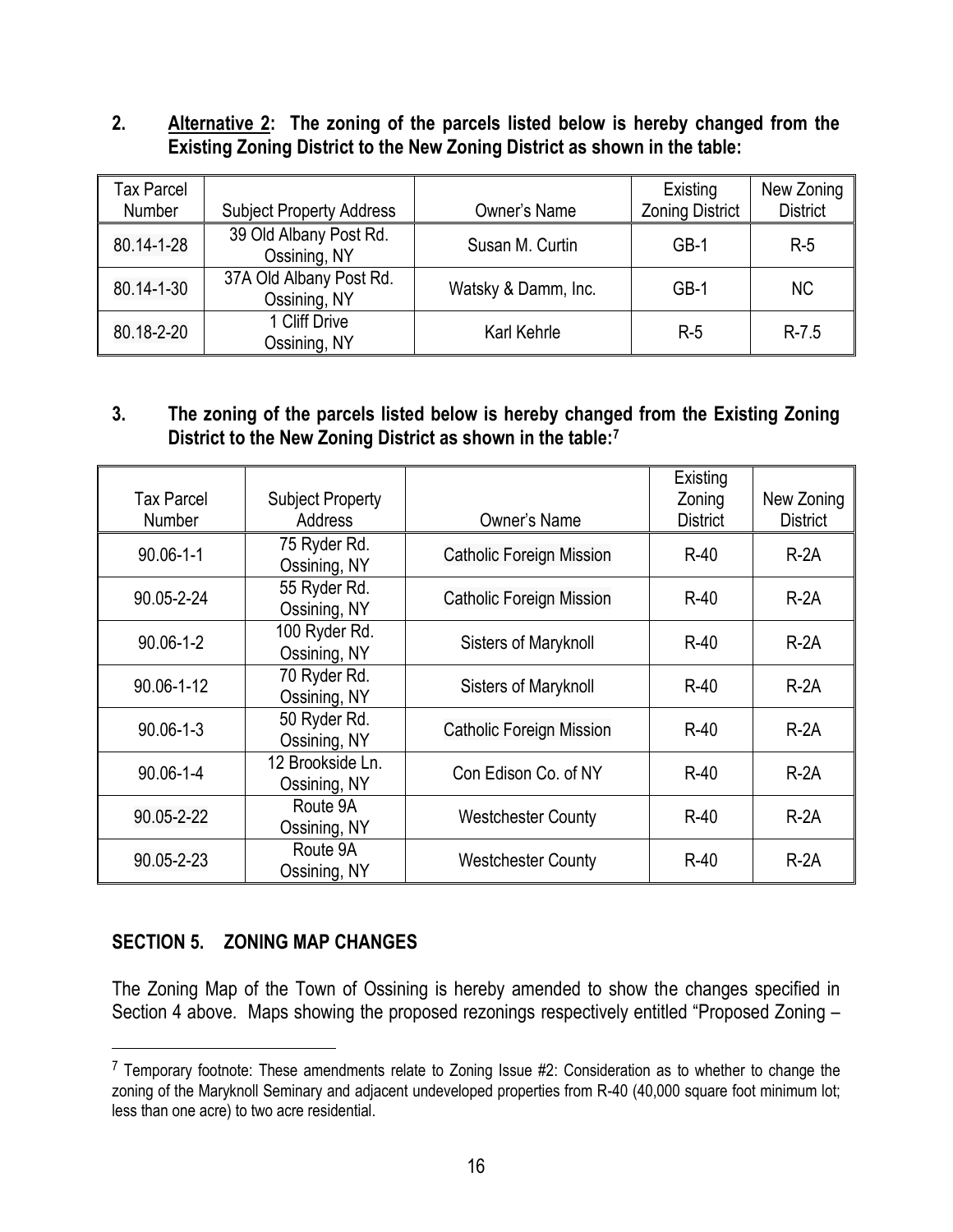Alternative 1", "Proposed Zoning – Alternative 2", and "Proposed Zoning – Exhibit B" dated November 14, 2016 are attached hereto.

# **SECTION 6: CHAPTER 68, CABARETS, AMENDMENTS<sup>8</sup>**

## **Section 68-20 shall be amended to read as follows:**

## **§ [68-20. Hours of operation; music; noise; exterior lighting.](http://www.ecode360.com/8407399#8407452)**

- A. No cabaret shall be open any day between the hours of 3:00 a.m. and 11:59 a.m. In addition, the Town Board, in accordance with § [68-7](http://www.ecode360.com/8407415#8407415) hereof, may further limit the hours of operation of such cabaret. If any cabaret is found open between the prohibited hours, the person owning, managing, operating or conducting the cabaret shall be held responsible for a violation of the provisions of this chapter in relation to such closing.
- B. No cabaret shall have amplified music outdoors at any time, nor shall such music be played indoors after 11:00 p.m. Sunday through Thursday nights, nor after 12:00 midnight on weekends.
- C. As per § 130-5.A of Chapter 130, Noise, of this Code, no person shall operate or use or cause to be operated loudspeakers, musical instruments or other sound production devices so as to produce sounds which are plainly audible inside a residence between the hours of 10:00 p.m. and 7:00 a.m. At no time shall sound from these sources exceed the limitations set forth in Table 1 in § 130-4.C(1), which shall be reduced by five dBA for sound from sound-production devices. Sound-level measurements for compliance determination shall be conducted at or within the property line of an affected person. In addition, loudspeakers and other sound equipment must face into the geometric center of the property on which they are located.
- D. All exterior lighting in connection with the cabaret shall be directed away from adjoining streets and properties and shall not cause any objectionable glare observable from such streets or properties. Hours of lighting may be limited by the Town Board in acting on any cabaret license. No exterior lighting shall produce illumination beyond the property on which it is located in excess of 0.5 footcandles.

# **SECTION 7: CHAPTER 183, TREE PROTECTION, AMENDMENTS**

## **The following definition in Section 183-4 of the Tree Protection Chapter shall be amended to read as follows:**

 $\overline{a}$ 8 Temporary footnote: These amendments relate to Zoning Issue #7: Evaluation of the existing standards for cabarets, restaurants with music, and bars to determine whether they need to be amended.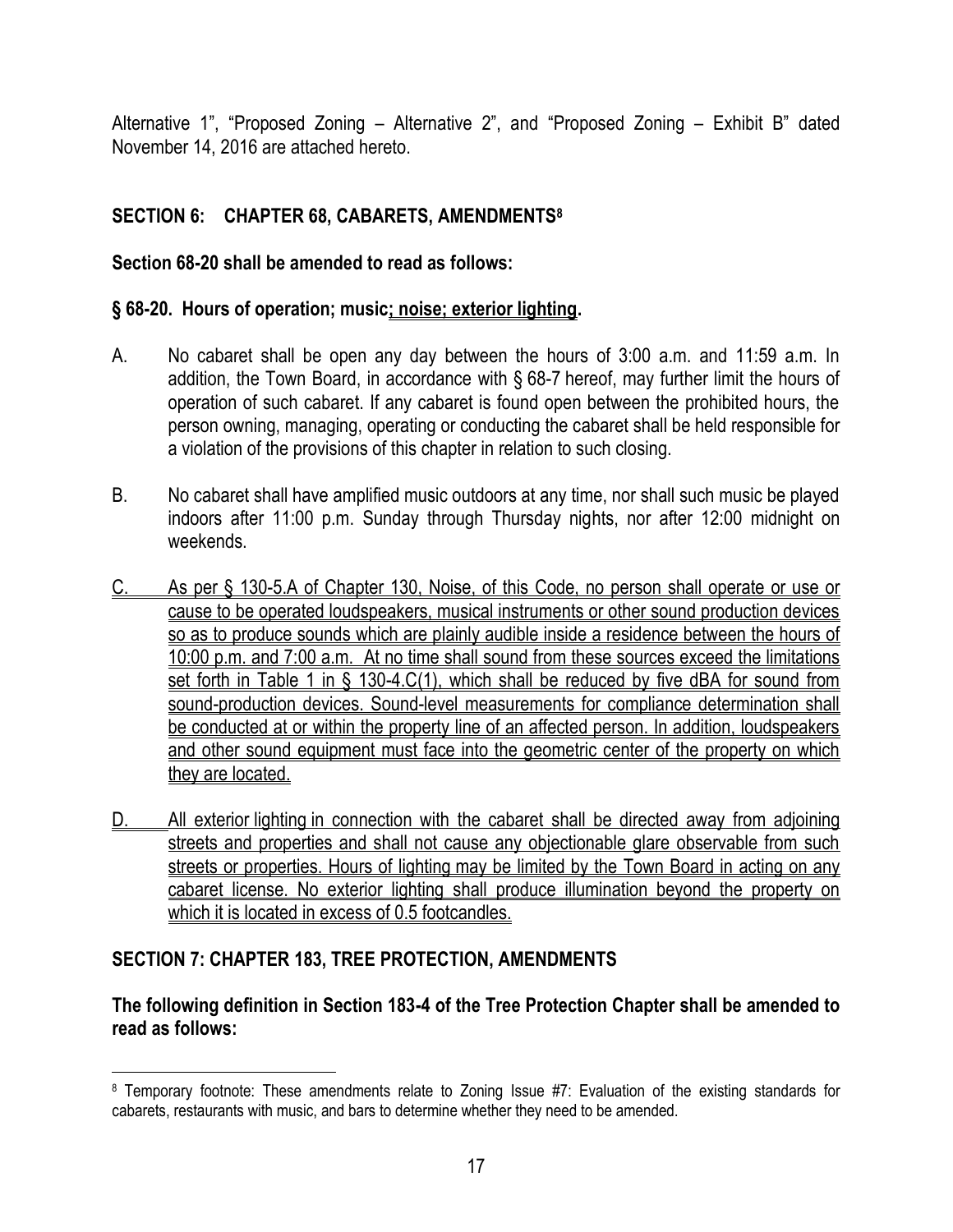[REGULATED BUFFER ZONE](http://www.ecode360.com/8410374#8410374) - Any area of vegetative screening, as established by an approved site plan, special permit, conditional use permit or subdivision plat or as measured from each perimeter property line of a residential property towards the interior of such property as follows:

|                                   | <b>Width of Regulated Buffer Zone</b> |
|-----------------------------------|---------------------------------------|
| <b>Zoning District</b>            | (feet)                                |
| R-2A One-Family Residence         | <u> 15</u>                            |
| R-40 One-Family Residence         | 10                                    |
| R-35 One-Family Residence-Office  | 10                                    |
| R-30 One-Family Residence         | 10                                    |
| R-20 One-Family Residence         | 5                                     |
| R-20A One-Family Residence        | 5                                     |
| R-15 One-Family Residence         | 5                                     |
| R-15X One-Family Residence-Office | 5                                     |
| R-10 One-Family Residence         | 3                                     |
| R-7.5 One-Family Residence        | 3                                     |
| R-5 One-Family Residence          | 3                                     |

## **SECTION 8: RATIFICATION, READOPTION AND CONFIRMATION**

Except as specifically modified by the amendments contained herein, the Code of the Town of Ossining as adopted and amended from time to time thereafter is otherwise to remain in full force and effect and is otherwise ratified, readopted and confirmed.

#### **SECTION 9: INCLUSION IN CODE**

It is the intention of the Ossining Town Board and it is hereby enacted that the provisions of this Local Law shall be included in the Code of the Town of Ossining; that the sections and subsections of this Local Law may be renumbered or relettered to accomplish such intention; and that the words "local law" shall be changed to "chapter," "section" or other appropriate word, as required for codification.

#### **SECTION 10: RENUMBERING**

The location and numerical designation of this Local Law and the sections included herein shall be delegated to the discretion of the codifier, General Code, which may renumber this Local Law and sections as are necessary to accommodate these amendments.